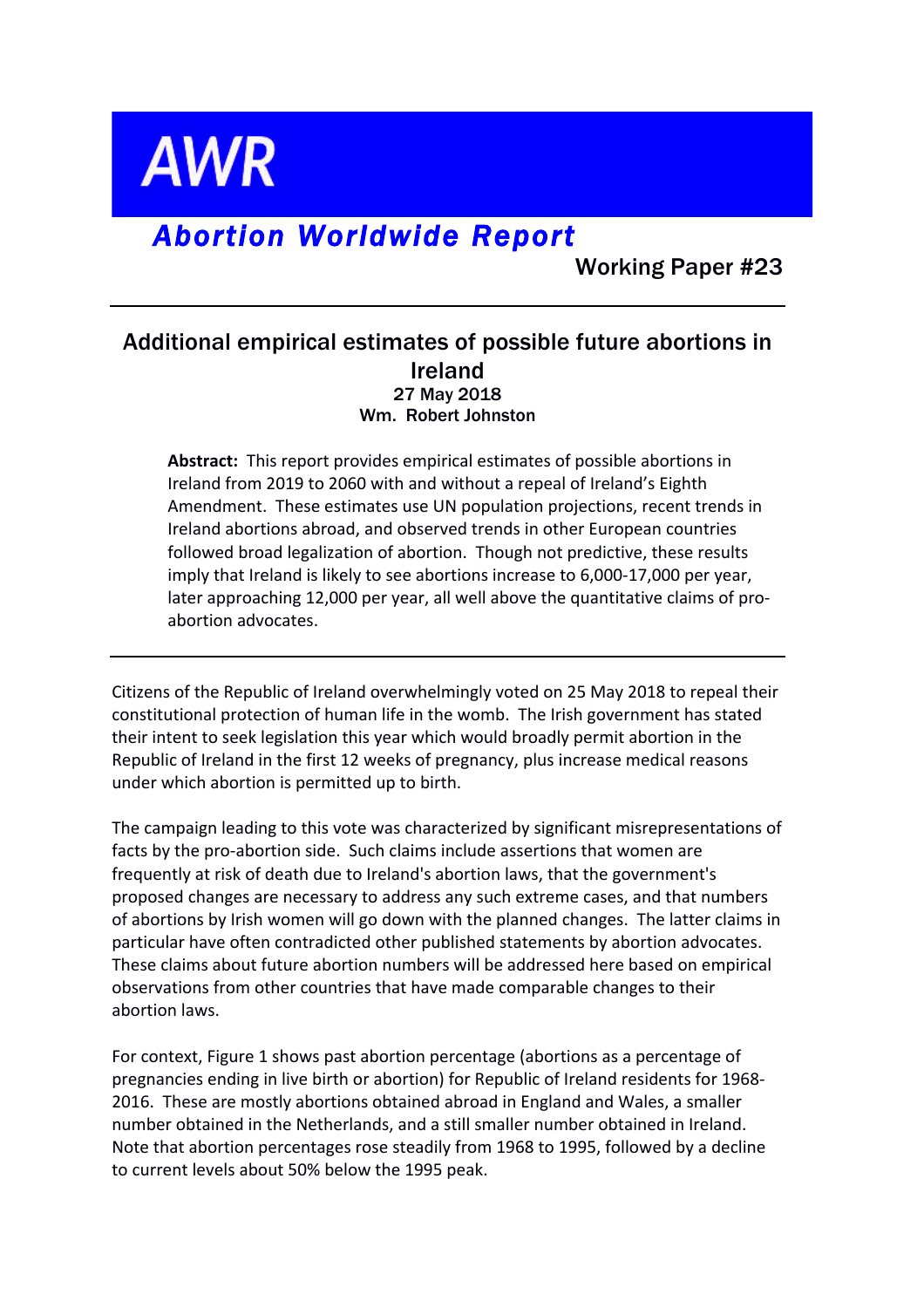



## **Empirical models of future Irish abortions**

In AWR WP#18 (Johnston and Jacobson, 2018a), limited speculation was offered regarding possible future trends in abortions with a change in Irish law. Here, we provide results of demographic models in an attempt to quantify estimates of future abortions in the aftermath of the 25 May vote. This modeling is again primarily empirical, based on analogies to other European countries regarding their abortion trends following legalization. Note that these results are possibilities and not predictive; nonetheless, they are far superior to the vague, unfounded, and mutually contradictory assertions of those that advocated changes in Ireland's abortion policy.

As a baseline estimate for future abortions had Ireland not acted to broadly legalize abortion, we first model abortions with these assumptions:

- UN population projections for female age by population are used;
- abortion rates by Irish residents in the UK in 2007-2016 are fit to an exponential fit and this is used to extrapolate abortion rates by age group to 2060. This captures the decline since 2000 of rates for mothers ages 15-35 and the relatively constant rates in recent decades for older women.
- abortion numbers are derived from the above then increased by 10% to address underreporting.

Results are shown in Figure 2. The latest reported figures for abortions by Republic of Ireland residents is about 3,300 per year in 2016. The rate of decline is slower after 2020 in part because as the female population ages, more of them are in age ranges showing less decline in abortion rates.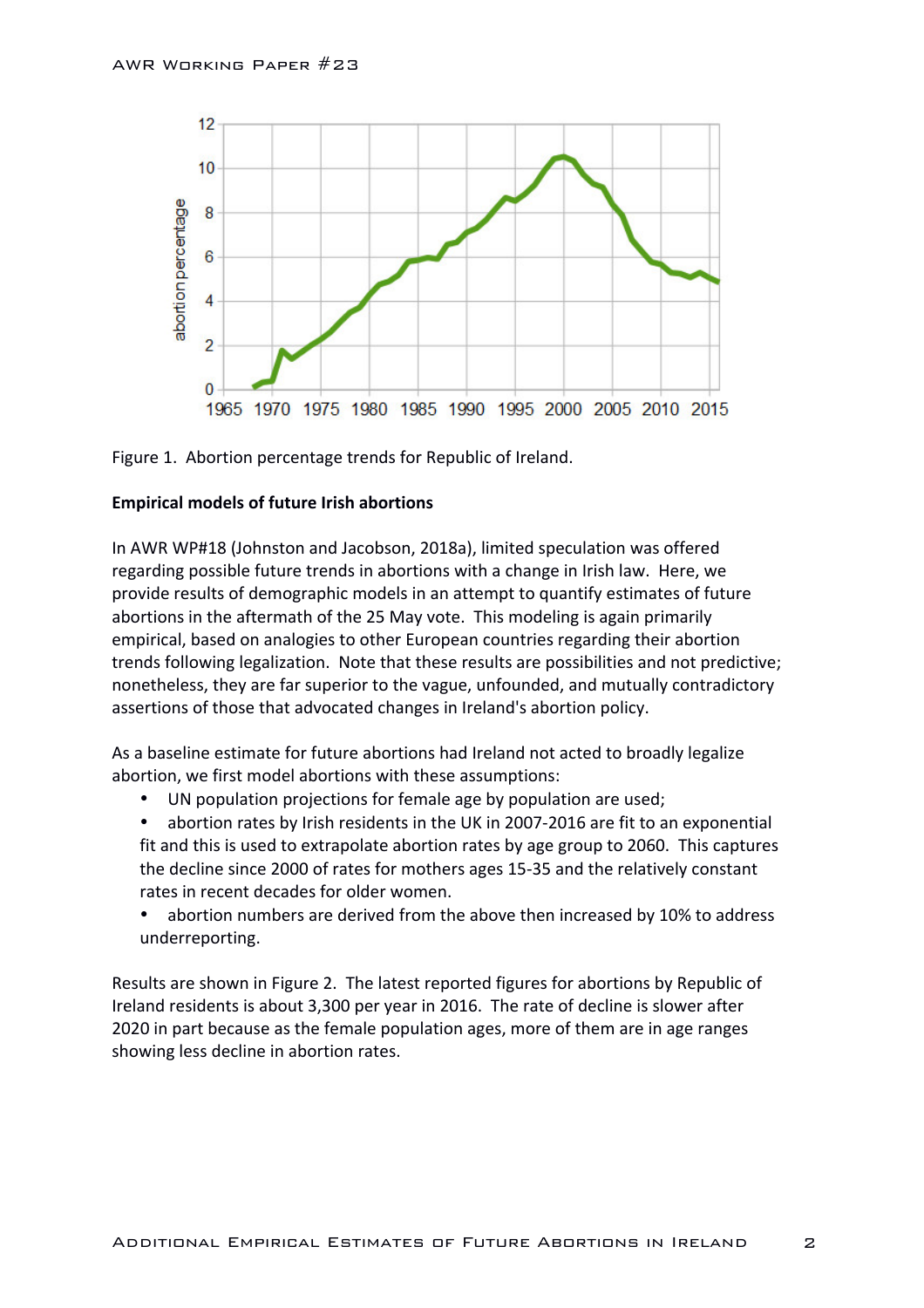

modeled Irish annual abortions, no law change & current trends



To estimate future Irish abortions with the law change, we model abortions with these assumptions:

• Total pregnancies are based on annual live births derived from the UN population projections, plus the annual abortions estimated in the baseline case above (projections have live births dropping to 55,000 per year around 2025, then peaking at 68,000 per year in 2042)

- Possible trends in abortion percentage over time are based on analogy to observed trends in other European countries following abortion legalization:
	- Belgium, Denmark, Finland, France, Germany, and Switzerland, which each enacted abortions laws similar to the Ireland governments proposal (broad legalization up to 12 weeks' pregnancy);
	- Portugal, which has a largely Catholic population (like Ireland) and is the last European country prior to Ireland to broadly legalize abortion;
	- The United Kingdom, which is culturally similar to Ireland despite having a less similar law.
	- Austria is not included despite having a similar law because reported figures fail to include most abortions (Johnston, 2018).

Average, low, and high estimates are based on the above country trends from the year of legalization. After the first 4 years, trends are smoothed with a 4-year running average.

Figure 3 shows the abortion percentage trends for the eight countries used (Johnston and Jacobson, 2018b). Though some countries quickly reach a peak in abortions then decline, a majority of the listed countries maintain higher abortion levels which is evidenced in the average trend. Some countries with short time series (e.g., Portugal) do not contribute for the entire time period.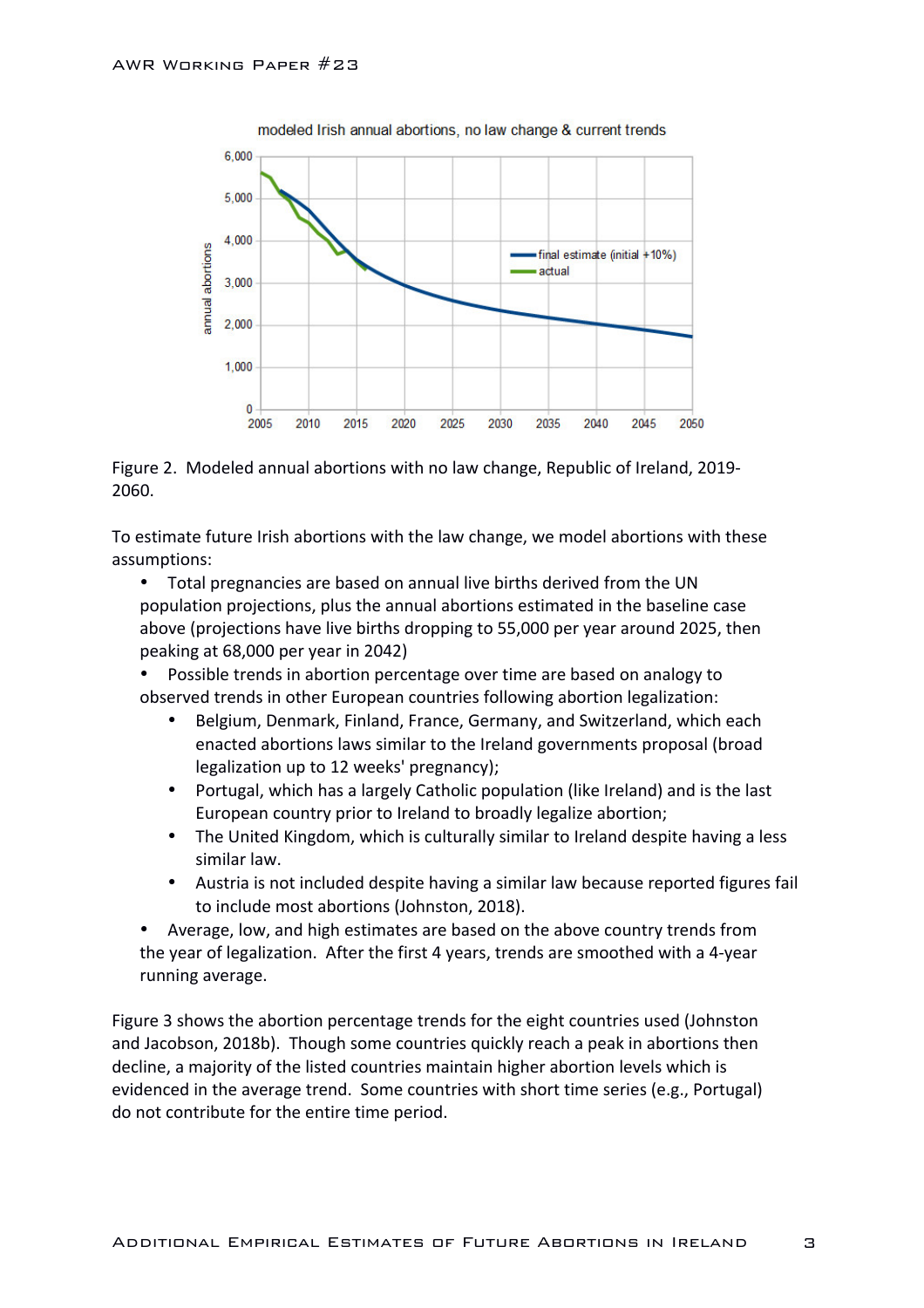

abortion % relative to date of broad legalization

Figure 3. Observed past trends in abortion percentage from year of broad legalization, eight European countries.

Figure 4 shows resulting trends applied to Ireland. For the models with legalization of abortion occurring, the median estimate is for a rise to double current abortions by 2020, to 10,000 abortions per year by 2025, and a long term level of 12,000 per year. Levels in the late 2020s could be from 6,000 to 17,000 per year, though both high and low end estimates are tending to converge by 2050 (this is partly a reflection of actual country trends and partly an artifact of having few country trend series to rely on for 30 years). 

Irish officials have stated they will not revisit the abortion issue via a referendum for 35 years. For the next 35 years, modeled total numbers of abortions are as follows:

- without law change: 78,000
- with law change: 380,000 (range 256,000-553,000)
- additional abortions with law change: 303,000 (range 179,000-476,000)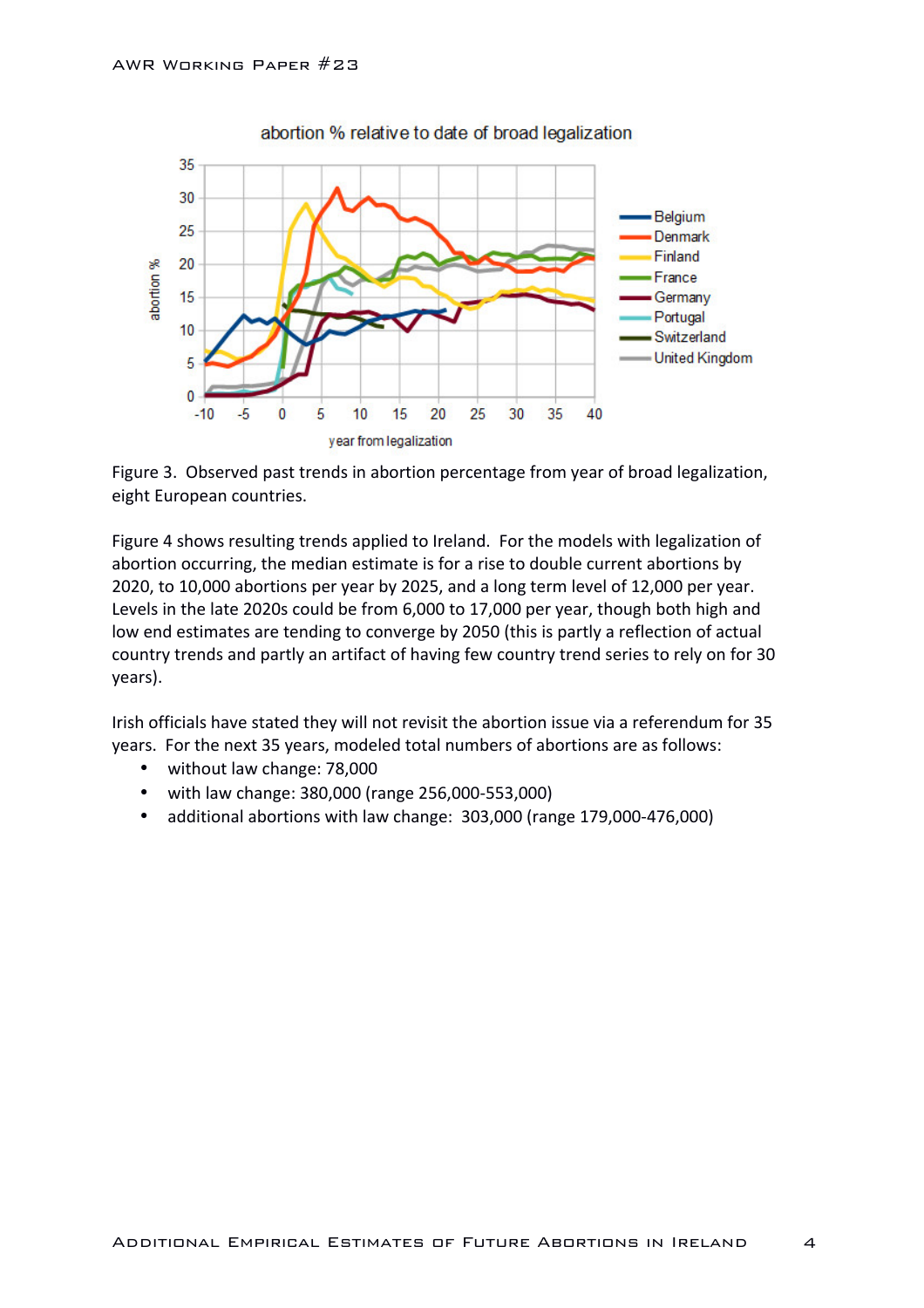

Figure 4. Modeled annual abortions with broad abortion legalization, Republic of Ireland, 2019-2060.

#### **Demographic impacts**

Estimates of changes in live births can be derived from the above model results for abortions with and without a law change. Here, we assume that the overall number of pregnancies is unchanged. In reality, data from European countries shows that abortion increases after legalization are often greater than the drop in live births, which implies in these cases that many of the abortions represent pregnancies that would not have occurred in the absence of a law change. Nonetheless, with the prior assumption the future live births for the Republic of Ireland are estimated in Figure 5. The additional abortions over 35 years are  $6.4\%$  (range  $3.7–10.0\%$ ) of the current Irish Republic population. The projected low births around 2025 is lower than the prior low in 1994, which itself is the lowest number of live births in Ireland in about 250 years.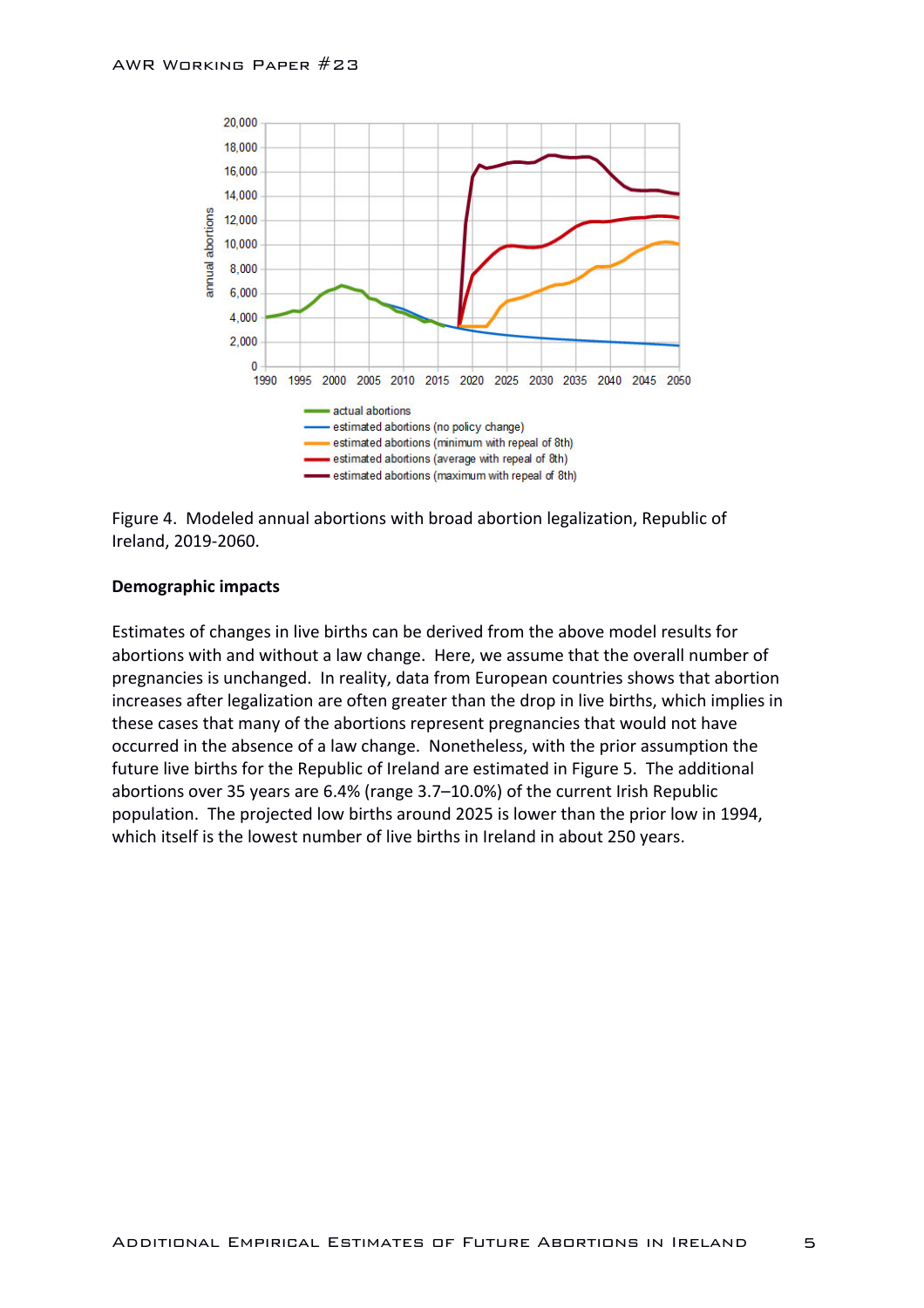

Figure 5. Modeled annual live births with broad abortion legalization, Republic of Ireland, 2019-2060.

## **Conclusions**

In this report we have applied empirical modeling to estimate future Irish Republic abortions following abortion legalization, based on other European country trends after they legalized abortion. Findings include:

- Irish abortion rates have been trending downward for the last 15 years, with current known abortions at 3,300 per year. This trend will be reversed with legalization.
- Median estimate is for abortions to rise rapidly to 10,000 per yer in the late 2020s and eventually peak at 12,000 per year in the late 2040s. Upper and lower estimates range from 6,000 to 17,000 per year in the late 2020s and from 10,000 to 14,000 per year in the late 2040s.
- In the next 35 years, an additional 300,000 total abortions are estimated over the baseline case for no policy change, with a range of 180,000 to 475,000. These figures amount to 6.4% (range 3.7% to 10%) of the current Irish Republic population. If median to higher estimates come to pass, Ireland in the coming decades will likely see the lowest numbers of live births in the last 250 years (surpassing the last low point occurring in 1994).